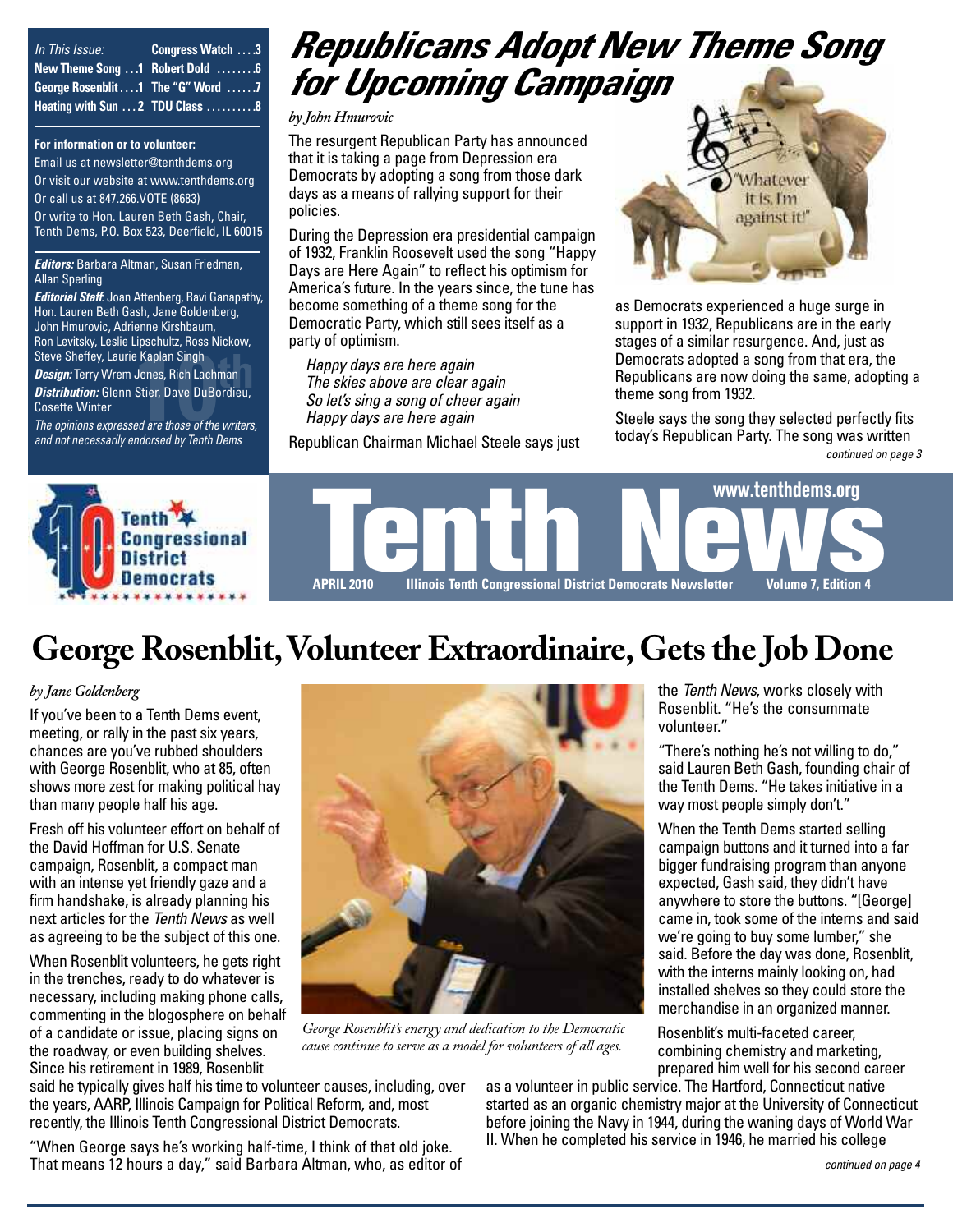# **Heating Buildings with Direct Sunlight**

### *by George Rosenblit*

*This is the eighth article in a series seeking to investigate and report on sources of energy and their relationship to public health and global warming.* 

In the article on solar energy that appeared in the January issue of this publication, we discussed the development and use of solar cells for generating electricity. In this article, let's examine the use of direct sunlight for heating homes. This involves the use of passive or active systems as explained below.

### **Passive Solar Heating**

Passive Solar Heating presents the most cost-effective means of providing heat to buildings. Generally, the amount of solar energy that falls on the roof of a house is more than the total energy consumed within the house. Passive solar applications, when included in initial building design, add little or nothing to the cost of a building yet have the effect of realizing a reduction in operational costs and reduced equipment demand. The process is reliable, mechanically simple, and a viable asset to a home.

So, homes can be heated directly by the sun without using solar cells to produce electricity. If glass windows of sufficient area can be installed on the roof and/or side of a house, facing southerly, the visible and short wave infrared radiation from the sun will easily pass through the glass. It is advisable to use glass that has been optimally rated for solar installations.

Dark objects in the house, such as rugs, carpeting, and sofa coverings, will absorb this radiation, retaining heat that, in turn, emits long wave infrared radiation. This radiation is reflected from light walls and

ceilings to bounce around the room, producing somewhat even heating.

This method, of course, works best in regions where there's direct sunlight most of the time and little or no overcast. Blinds or curtains should be open during the day to allow the sun's rays in and closed at night to retain the heat. Caulking around windows and the use of multi-pane windows will help reduce heat loss.

Skylights not only bring sunlight into the building for heating but also provide light, which reduces the need for energy-consuming electric light fixtures.

### **Passive Solar Cooling**

In some southern regions of the United States where cooling is the problem rather than heating, steps can be taken to reduce the load on air conditioning systems. Passive cooling, which depends on passive heating principles, can be applied to your home, too, even if it's a modern building. It'll pay dividends. According to the U.S. Department of Energy, passive solar design can cut heating bills by as much as 50 percent. Find hints from thedailygreen here:

[www.thedailygreen.com/2007/0/11/cool-home-design/367](http://www.thedailygreen.com/2007/0/11/cool-home-design/3676)6/. Also, here: [www.thedailygreen.com/2007/07/09/keeping-your-cool/358](http://www.thedailygreen.com/2007/07/09/keeping-your-cool/3585)5/.

Two homes were built for a Solar Energy Center study in humid, sunbaked Lakeland, Florida, to help demonstrate the benefits of passive

cooling. One was built using traditional design, while the other a "minimum cooling energy building"—applied passive cooling strategies, such as well-designed overhangs, a white reflective roof, well-shaded or reflective double-glazed windows, and shady landscaping plus green features that go beyond that, such as solar photovoltaic panels. Results? The green home used 70 percent less energy. Its solar photovoltaic panels offset another 22 percent, making its net energy use nearly zero.

(See: [http://www.fsec.ucf.edu/en/research/](http://www.fsec.ucf.edu/en/research) buildings/zero\_energy/ lakeland/index.htm.)

### **Active Solar Water Heating**

Water mixed with antifreeze or ethanol (ethyl alcohol) acting as a heat exchange fluid can be heated by passing it through pipes embedded in black metal panels under glass. These flat-panel collector assemblies can be mounted on a flat or moderately pitched roof facing in a southerly direction. These should be securely mounted so as not to be damaged by wind.

This method is called active because a small pump is needed to circulate the above-mentioned fluid in a closed system to a coiled pipe mounted in a boiler having, for example, a 100-gallon capacity, and then back to the roof collector assemblies. These assemblies can generate heat higher than the boiling point of water on sunny days, even in the winter. The boiler, like the hot water heater used in homes, is fed cold water at one end, and hot water is drawn as needed. However, this type of system will not work during prolonged cloudy periods if the weather is extremely cold (See *Alternative Energy Demystified* by Stan Gibilisco, McGraw-Hill).

Generally, these systems are designed to operate below the boiling point of water. Though this solar heat may be supplemented by a gas or oil heater, the solar heat collected represents a major portion of the heat needed for the building. In a local installation, which is the largest solar thermal panel application in Illinois on an industrial building, 62 percent of the heat requirement is collected from the sun. This installation, located at 4800 S. Richmond in Chicago, has been in operation for several years during Chicago's freezing weather and cloudy days. It is reasonable to expect that 70-75 percent of its heat requirement can be collected with proper engineering design. This solar heat also provides for hot water usage. The building is a typical one-story industrial building occupied by several construction and service companies. Anyone who would like to visit the site to see the installation should call Robert Rafson at 312-961-0043.

A footnote to January's article on solar energy: Many residents of Chicago suburbs are installing solar panels on their roofs to take advantage of a 30 percent rebate for the installation from the State of Illinois and an additional 30 percent tax credit from the federal government's stimulus spending program. However, inspectors are finding that the current building codes do not address this new technology. The code books must be revised to address all types of renewable technology. (See "As Solar Energy Expands, Suburbs Are Still in the Dark," *Chicago Tribune*, 1/15/10, Section 4, page 1.)

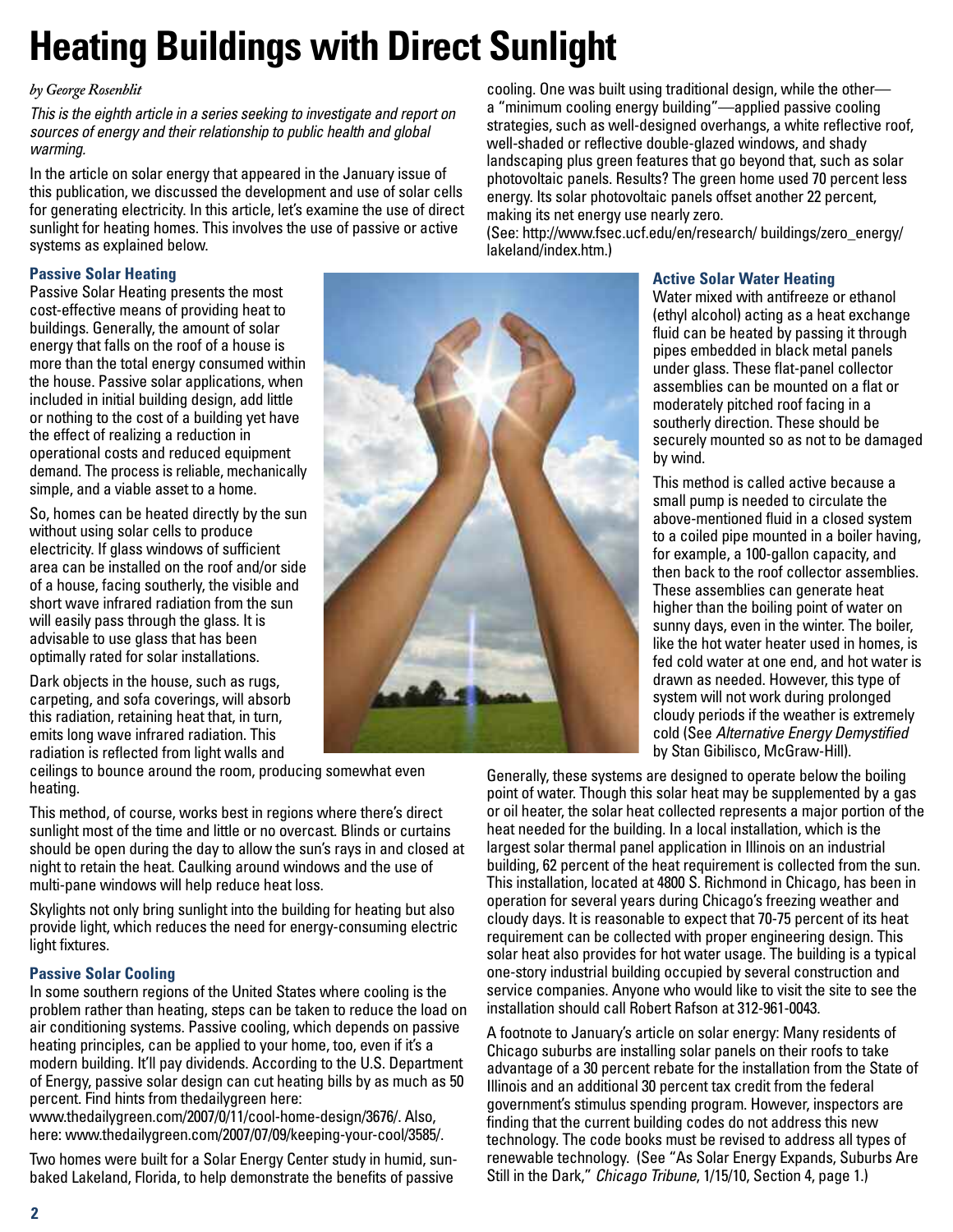# **Mark Kirk Votes Against Relief for Main Street**

On March 18, President Obama signed the Hiring Incentives to Restore Employment (HIRE) Act. The bill is intended to encourage private sector hiring through a series of tax incentives.

The Act passed the Senate (for the second time) on March 17. Thirteen Republicans and two independents joined 55 Democrats, including Illinois Senators Dick Durbin and Roland Burris, in voting for its passage. Nebraska Senator Ben Nelson was the only Democrat to vote against it. *The New York Times* called the Senate vote a "rare example of bipartisan support in a capital that has become bitterly divided over...health care."

"I'm gratified that over a dozen Republicans agreed that the need for this jobs bill was urgent, and that they were willing to break out of the partisan morass to help us take this forward step for the American people," the President said. "I hope this is a prelude to further cooperation in the days and months to come, as we continue to work on digging our way out of the recession and rebuilding our economy in a way that works for all Americans and not just some Americans."

HIRE was approved in the House on March 4, with a 217-201 vote. Six Republicans joined 211 Democrats to support it. Current 10th District Congressman Mark Kirk, who seems to have shifted even further to the right since the beginning of the Obama administration, voted against the bill—along with most (166) members of his party. Kirk's opposition to the bill is especially notable in the face of Illinois' high unemployment rate, which hit 11.3 percent in January.

exemption from the 6.2 percent social

security payroll tax through the end of 2010 for each new worker who previously was unemployed for at least 60 days. The bill also provides an additional \$1,000 tax credit for new employees who remain on the payroll for a full year. And it allows small businesses to accelerate depreciation on investments in equipment, permitting them to write off immediately purchases up to \$250,000.

HIRE also includes provisions to extend highway and mass transit programs through the end of the year, provides more funds for road and bridge construction projects, and offers tax credits to spur school construction and clean energy projects financed through Build America municipal bonds.

Most Republicans opposed the bill on the grounds that it would add to the national debt. "When are we going to stop spending money around here as if there's no tomorrow?" said Sen. Judd Gregg (R-NH). "Because pretty soon there's going to be no tomorrow for our children as we add this debt to their backs." Of course, such fiscal responsibility did not stop Gregg and most members of his party from

*continued on page 6*

### HIRE aims to spur private sector hiring by giving employers an

### **Republican Theme Song** *continued from page 1*

by Harry Ruby (music) and Bert Kalmar (lyrics) and was popularized by Groucho Marx in the 1932 film *Horse Feathers*. The song's title is "I'm Against It."

*I don't know what they have to say, It makes no difference anyway – Whatever it is, I'm against it! No matter what it is or who commenced it, I'm against it.* 

*Your proposition may be good But let's have one thing understood – Whatever it is, I'm against it! And even when you've changed it or condensed it, I'm against it.* 

*I'm opposed to it – On general principles I'm opposed to it!* 

*Chorus: He's opposed to it! In fact, in word, in deed, He's opposed to it! For months before my son was born, I used to yell from night 'til morn, Whatever it is, I'm against it! And I've kept yelling since I commenced it, I'm against it!* 

Steele did say that the Republicans are embracing the lyrics through the chorus. But they are investigating whether to include the final verse after former Alaska Governor Sarah Palin told Fox News she believes the final verse is anti-child, and because of that, she's against it.

Steele hinted that he is negotiating to line up a big name Republican act to record the tune. Although he wouldn't say, the Republican crowd in attendance at his news conference was electrified by the rumor that it might be the Gatlin Brothers. Steele did say that former Attorney General John Ashcroft, the composer of the beloved song "Let the Eagle Soar," hopes to pull together a group of Republican Senators to do an all-star cast video rendition of "I'm Against It," similar in style to the all-star cast that sang "We Are the World" a number of years ago, although Steele stressed that the GOP Senate version would not contain any of the do-gooder feel of that video.

Until the Republicans finalize their recording of the song, you can see and hear the Groucho Marx version on YouTube at [http://www.youtube.com/watch?v=DtMV44yoXZ0.](http://www.youtube.com/watch?v=DtMV44yoXZ0) Steele, however, flat out rejected using the Groucho Marx version after Palin said on Rush Limbaugh's radio show that it was her understanding that Groucho Marx's older brother Chico was an illegal alien. She cited the fact that he was clearly a stowaway on an ocean liner in the movie *Monkey Business* and pointed out that he had a very unusual "accent-y, voice-y, kinda thing." She says if anyone wants to use the Marx version of the song, she's against it. Palin added that she also wonders about Groucho's last name. She did not elaborate, but is reported to have winked when she said it.

The Tea Party movement appears to have picked up where Palin left off. A spokesperson said they will soon have evidence that someone named Marx had something to do with Socialism. Several Tea Party supporters in Massachusetts aren't waiting. They told Fox News that there is proof that Groucho Marx has the last name of a Socialist, and indicated that if the Republican Party persists in adopting this song, they're against it. In the meantime, they plan to disrupt an upcoming congressional town hall meeting to make their point.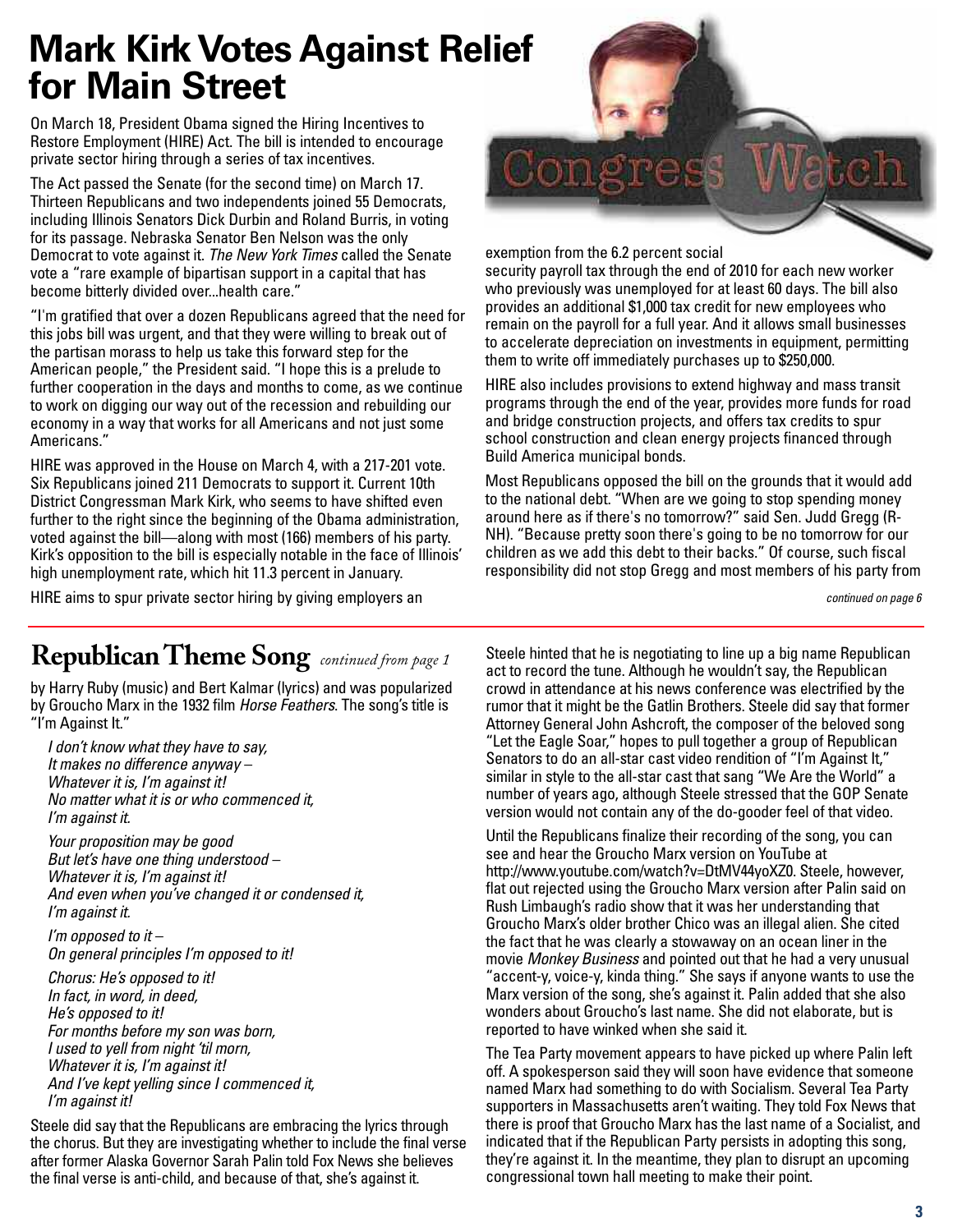### **George Rosenblit** *continued from page 1*

sweetheart, Marcia, then returned to UConn to finish his education, earning a Master's Degree in physical organic chemistry.

experience with organized political action, and then it was only as an observer. At the time, he was too busy with his career and raising his

He started his career at Texaco, evaluating scientific instruments, then went on to Bendix Corp. in Cincinnati, Ohio, where he worked on the marketing of scientific instruments for 14 years. A job with Fabricon Co. brought him to Chicago in 1967, where he used his love of research and knowledge of chemistry to expand the company's product line. He also helped the company develop a course to help people prepare their own taxes, something Rosenblit always did for himself.



"I wrote a lot of the copy and the instructional manuals," said Rosenblit, whose interest in writing goes way back. At the tender age of seven, he started his first newsletter, *The Geode*, to record the experiences of a mineralogy program in which he participated at the Children's Museum of Hartford. He later became co-editor of his high school newspaper in Hartford.

While Rosenblit has always been interested in political issues, his sons' anti-war activism in the late 1960s and '70s was his first

three children. Rosenblit has two sons, Hal and Joel, a daughter, Judy, and three grandchildren.

Later, he became more active, chairing the social action committee at Congregation Solel in Highland Park for three years in the late '70s. During that time, he joined a Jewish-Catholic dialogue group, and they started a program to feed the homeless once a month at an Evanston church. "That was an epiphany for me," Rosenblit said. After the group served the meal, the homeless "would elect a spokesperson to come to the kitchen to thank us on behalf of the entire group… I can feel tears coming to my eyes," he said. "They were so articulate. They're real people. Through no fault of their own, they were in the straits that they were," Rosenblit said.

That's when he realized what he would do with his retirement years. "My interest was how do we

create a situation where people don't end up that way," Rosenblit explained. "What are the ills of society, and how do we help in the broader sense?"

Rosenblit started his retirement career at the age of 65, spending five years with AARP, the last three of which he was liaison to U.S. Rep. John Porter, with whom he regularly met to discuss issues in Congress of concern to senior citizens. At one



point Porter asked Rosenblit to come do for him what he had been doing for AARP, but he declined, explaining, "I didn't believe in some of the things he did. I wasn't going to work for him. I'm a Democrat. I have always been."



While he started as a general volunteer for Tenth Dems, Rosenblit's skills were soon put to use across the organization. Before long, he was a member of the executive committee. He's also served on the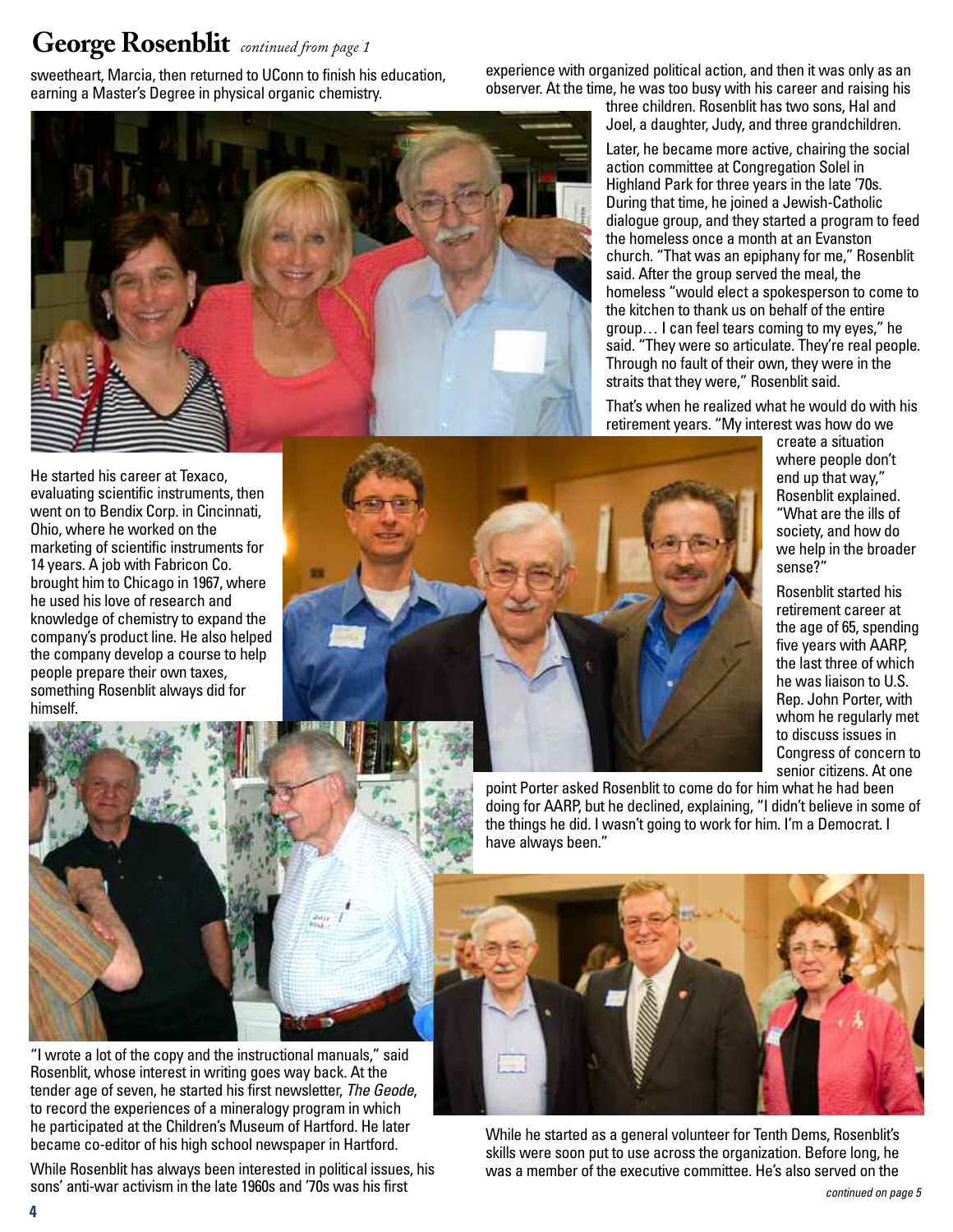### **George Rosenblit** *continued from page 4*

volunteer management and research committees and is a regular contributor to the newsletter as writer and, at times, photographer. A serious amateur photographer, Rosenblit has won some first place awards as a member of the Chicago Botanic Photographic Society.

Rosenblit writes articles nearly every month for the *Tenth News*, Altman said, and has initiated a couple of major series, including one called "Lest we Forget," in which he reminded readers of some of the Bush administration's most egregious policies, such as signing statements and Bush's torture agenda.

For his contribution, the Tenth Dems gave Rosenblit its first Volunteer

Award in 2006 and named the award for him the following year.

Even the family activist is inspired by Rosenblit. "He's become a model for me in what I might do in my retirement," said son Joel, of Salem, Oregon, an attorney for the Oregon Public Employees Union, Service Employees International Union Local 503. "Now he's outdone all of us…. I'm very proud of his accomplishments."



Besides being a prolific contributor to this newsletter, Rosenblit also regularly sends letters to the editor to local newspapers and blogs. And he's not reluctant to take his political acumen to the newspaper business. A few years back, when he was having trouble penetrating the editorial pages of the *Highland Park News*, he called up the paper and was told they only publish letters on Highland Park issues, so he requested a meeting with the editorial board. "They sent me an email

letter several days later and said we'll accept your letters," he said. "It sort of broke the ice and from that point on not

only I but others got their things published."

CHRYPO

Stories of Rosenblit's dedication are legion. A couple of years ago, on the day he returned home from the hospital after recovering from an illness, Gash called to check up on him at home but couldn't get hold of him. She tried every couple of hours, and finally he called her from his cell phone. Where had he been? As he explained to Gash, he had noticed on the way home from the hospital that there weren't enough

signs for Dan Seals on Green Bay Road, so he had gone out to rectify the situation. He spent hours placing signs.

"Once you're in management for a large company, you get the confidence to do things," Rosenblit explained. "You don't ask permission. You see if something's right. You do it. That's what carried me all the way through."

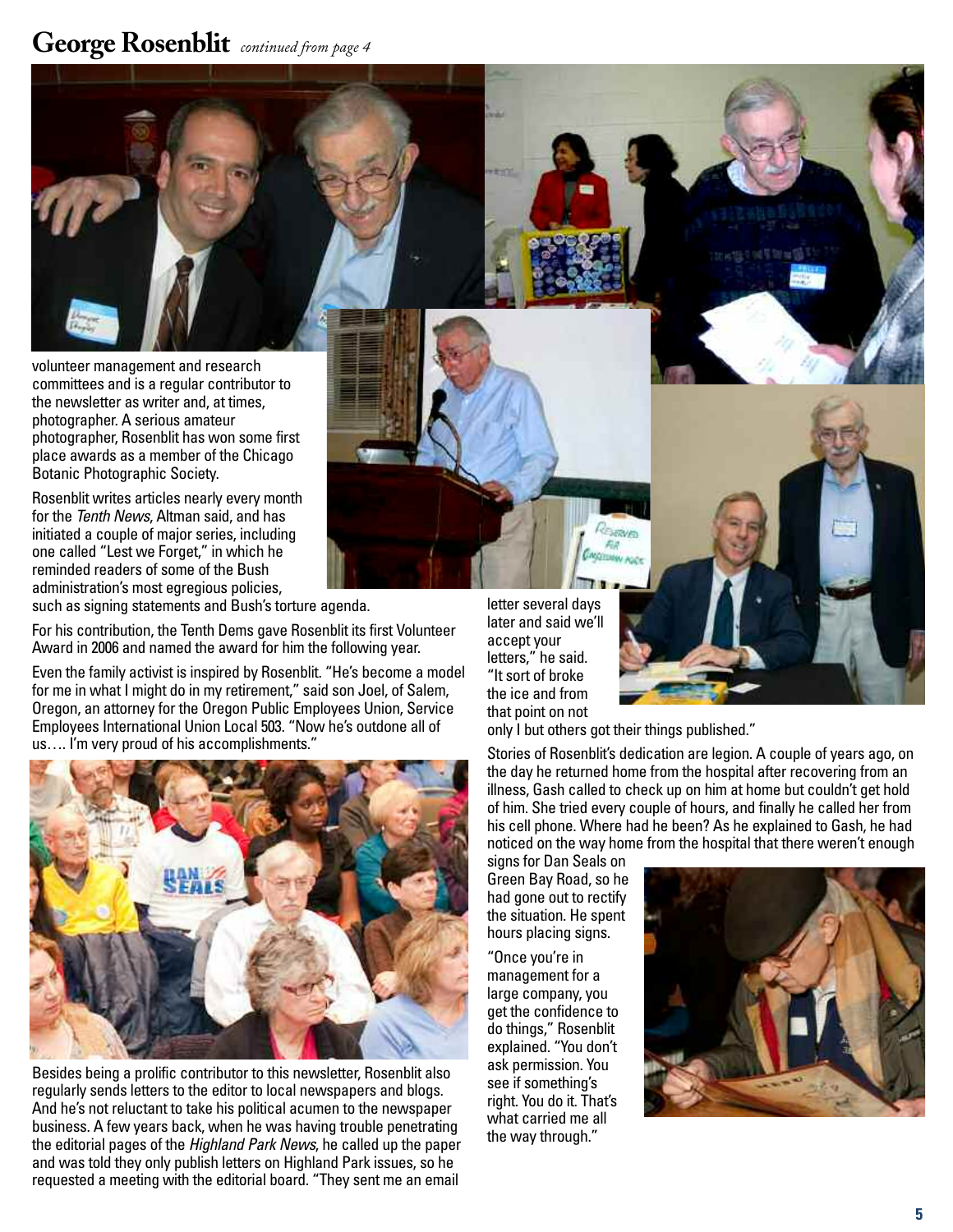# **Robert Dold: Quayle's Man, Not Ours**

### *by Steve Sheffey*

Robert Dold of Kenilworth won the Republican primary and will face Dan Seals in the Illinois 10th District congressional election. Dold defeated State Representative Beth Coulson, a moderate Republican who would have appealed to many independent 10th District voters and who would have been a tough opponent for any Democrat. Instead, the conservative wing of the Republican Party gave us Bob Dold.

Dold is…, well, Dold is the kind of candidate who would seek out the endorsement of Dan Quayle. Quayle endorsed Dold in January. Dold's socially conservative views are out of step with the moderate positions held by most voters in our district. The stakes are high, and it's important for us to help voters understand what Dold really stands for and where his support comes from.

The Illinois Federation for Right to Life PAC recommended Dold. This anti-reproductive choice PAC recommended Dold in the Republican primary because Dold opposes public financial assistance for abortions; he supports the ban on safe and common abortion methods used well before fetal viability; he supports laws mandating parental involvement (which jeopardize teen safety and health); and he supports the Unborn Child Pain Awareness Act, which forces a government-mandated script of misleading information to women. Dold also supported the Stupak-Pitts Amendment, which would have resulted in women losing health benefits related to abortions.

But does Dold favor banning abortions? When asked by Jeff Berkowitz of "Public Affairs" whether he would like to see *Roe v. Wade* overturned, Dold replied, "I think, right now, the way it works with the Supreme Court is that *Roe v. Wade* is precedent at this stage of the game and it would be tough to do so. So, I just don't think that is realistic at this stage."

*Not realistic at this stage?* What does that mean? No one expects any candidate to be conversant on all the issues, but if he can't give a straight answer on *Roe v. Wade*, he's either too uninformed or too shifty to deserve our support. Any thinking adult, let alone someone running for Congress, ought to be able to give a yes or no answer to the question of whether *Roe v. Wade* should be overturned.

By not giving a definitive answer, Dold avoids the "right to life" label no "right to life" candidate could win in this district. But he buys into much of the "right to life" agenda.

*Not realistic at this stage?* Last month, the Supreme Court laid the groundwork for the repeal of *Roe v. Wade* in its discussion of *stare decisis* in *Citizens United v. Federal Election Committee*. Someone might want to tell Mr. Dold that overturning *Roe v. Wade* is only one or two Supreme Court justices away from becoming very realistic.

JACPAC, a national PAC committed to the special relationship between the U.S. and Israel and a domestic agenda that includes *Dold endorser Dan Quayle.*reproductive choice and separation of



religion and state, endorsed Seals on February 25, citing his commitment to the strengthening of the U.S.-Israel relationship and his commitment to reproductive choice.

"We've known Dan Seals for years, and we believe that Seals is the only candidate in this race who will stand up not only for Israel, but for women's rights and separation of church and state," stated Marcia Balonick, Executive Director, JACPAC.

Meanwhile, Dold is reaching out to the Tea Party movement. Dold said on February 19 that "what the Tea Party is really resonating with is that things in Washington are going wrong. And so they're talking about liberty and the Constitution, okay? Both things I stand for. I mean, those are good things to be for—liberty and the Constitution."

But according to journalist James Besser, "Some Jewish leaders are concerned that the conservative Tea Party movement could transcend traditional politics entirely and create an extremist surge that is threatening to all minorities. 'This is bad news for Jewish Republicans,' American University political historian Allan Lichtman said. The Tea Party movement hearkens back to the old anti-immigration movement, to the Ku Klux Klan, to the George Wallace movement in the 1960s. Lurking behind all of these was the idea of 100 percent 'pure' Americanism—and of taking America back from the 'outsiders.'"

Dan Seals is a pro-Israel moderate Democrat. No matter who we voted for in the primary, it's important that we work hard to ensure that Dan Seals—not a social conservative who doesn't understand why the Tea Party movement is so troubling—becomes our next congressman.

# **Congress Watch** *continued from page 3*

voting to start the war in Iraq and for bailing out the big banks and insurance companies that caused the economic crisis.

The cost of the HIRE bill is to be financed over the coming decade from new revenues derived from a crackdown on offshore tax havens. The bill includes provisions, written by Senator John Kerry (D-MA) and Finance Committee Chairman Max Baucus (D-MT) to help the Internal Revenue Service detect, deter, and discourage offshore tax abuses that currently allow companies and individuals to avoid paying taxes. We strongly suspect these provisions are a key reason for Republican opposition to the bill.

The HIRE Act is hardly the first time Mark Kirk has voted against Democratic legislative proposals to provide relief to Americans who in this recession have lost their jobs, their homes, and their health insurance. Kirk has voted against numerous Democratic proposals to extend unemployment benefits; and on September 22, 2009, he was notably absent from a House vote on such an extension. Kirk also opposed the President's February 2009 economic stimulus plan and,

in the midst of the mortgage crisis, he voted against legislation aimed at stemming the tide of foreclosures. Kirk has also been a highly vocal, staunch opponent of healthcare reform.

The HIRE Act, alone, isn't sufficient to address the unemployment crisis. Under the most optimistic estimates, the bill is projected to generate about 250,000 jobs—a tiny fraction of the 8.4 million jobs lost since the start of the recession. The President himself says it is just a first step in an effort to spur job creation.

Additional, larger efforts are under way. One new bill announced last week by Education and Labor Committee Chairman George Miller (D-CA), which proposes to fund up to one million local jobs, is gaining support in the House. Known as the Local Jobs for America Act, the bill would provide \$100 billion to fund wages and benefits for a million workers who would otherwise be unemployed.

Unfortunately, we know all too well that we can't count on Mark Kirk to support this and similar important efforts to bring relief to Main Street. That's why we must work hard to elect Alexi Giannoulias in November.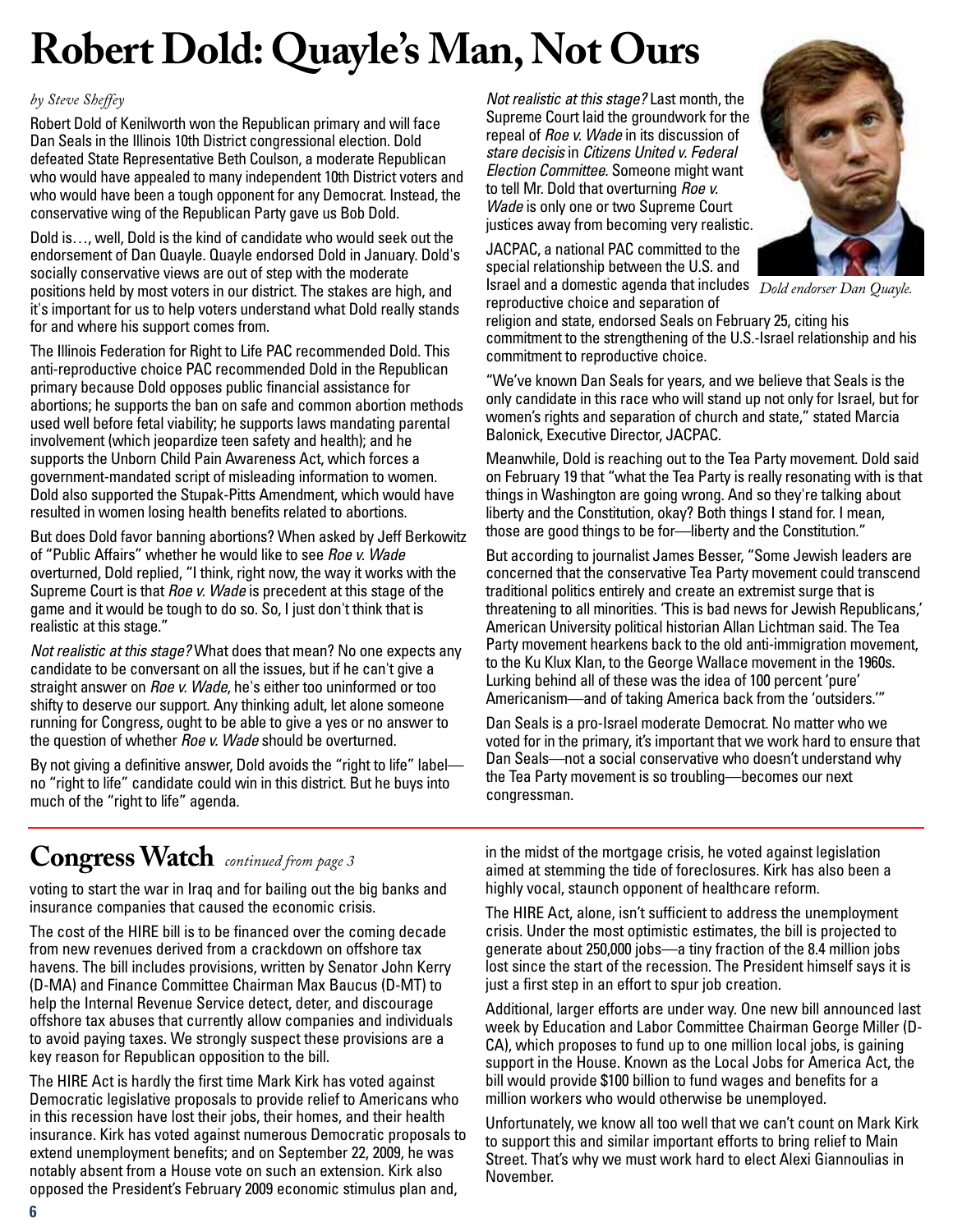# **The "G" Word**

#### *by Ron Levitsky*

The recent earthquake in Haiti caused generous and often heroic assistance by the world community. Although the herculean efforts by the Haitians themselves were generally underreported, the media covered in great detail how movie stars wrote million dollar checks, everyday people donated money and supplies, and nations sent medical teams and other forms of relief.

One shouldn't compare human tragedies—suffering is suffering. However, it is worth noting that, while the death toll in Haiti has exceeded 200,000, that of Darfur is probably more than 300,000, as well as perhaps as many as three million refugees (since 2003). Why is a world, so compassionate when confronted by a natural disaster, far less sympathetic to one that is man-made? During the last hundred years, this has not been an academic question but rather one of life or death to Ukrainians, European Jews, Cambodians, Tutsis in Rwanda, and Bosnians.

Nor was it academic to Raphael Lemkin, a Polish attorney who lost most of his extended family in the Holocaust. In coining the term "genocide" to describe what the Nazis had done to his fellow Jews, he identified as the first genocide of the 20th Century that which the Ottoman government had perpetrated against its Armenian subjects. From 1915-23—during and after World War I—as many as 1.5 million Armenians were systematically murdered. Hundreds of thousands of Greeks and Assyrians were also exterminated in what was a largely successful attempt by the Ottoman Turks to rid their empire of all Christian minorities.

Make no mistake. What happened to the Armenians clearly was genocide, which the United Nations defines as, among other things, "killing members of the group" or "deliberately inflicting on the group conditions of life calculated to bring about its physical destruction in whole or part." Armenian men were worked to death in labor battalions; the elderly, women and children were marched to death in the desert; other women and girls were raped and murdered or sometimes forced to convert to Islam and "adopted" by Turkish families.

Numerous eyewitnesses testified to the organized method of destruction. Not only did Armenians, Greeks, and Assyrians bear witness, but also Germans, who were allies of the Ottoman Turks during the war, and American missionaries and relief workers (the United States was a neutral nation vis-à-vis the Ottoman Empire during World War I). In addition, memoirs of Ottoman officials and Turkish court proceedings held immediately following the war all support Raphael Lemkin's belief that this was, indeed, genocide. In 1997, the International Association of Genocide Scholars formally recognized the Armenian Genocide.

On April 22, 1981, President Reagan, in a proclamation recognizing the Holocaust, referred specifically to the "Armenian Genocide." Thus far, he is the only American president to do so publicly.

April 24 is the date used by the Armenian community worldwide to commemorate this genocide. In recent years, there has been an annual effort in Congress to pass a resolution officially recognizing the Armenian Genocide. In a legislative body hopelessly fractured by selfinterest, this is one of the few truly bipartisan efforts. Co-sponsors in the House and Senate include Dennis Kucinich, Peter Roskam, Jan Schakowsky, Joe Lieberman, Barbara Boxer, and John Ensign. Cochairs of the Congressional Armenian Caucus are New Jersey's Frank Pallone and our own Congressman Mark Kirk. Known locally as Mr. Flip-Flop, Kirk has been one of the most steadfast supporters of this resolution. And on this he occupies the moral high ground.



*Tsitsernakaberd memorial in Yerevan, Armenia, dedicated to the victims of the Armenian Genocide.*

Although as a presidential candidate, Barack Obama promised to recognize the Armenian Genocide, last April he couldn't bring himself to use the "G" word in describing what the Ottoman Turks did to the Armenians. Nor could Vice President Joe Biden or Secretary of State Hillary Clinton, both of whom, as Senators, cosponsored the resolution. In fact, Clinton has stated, "The Obama administration strongly opposes the Resolution…" and will actively work to have it defeated in Congress.

Why this refusal to do the right thing? It is well known that successive governments of Turkey have denied the Armenian Genocide. They say that killings by both sides occurred during wartime and that many Armenians were relocated because they were traitors. The real reasons for this denial may be due to a fear of reparations, shame, or concern that such recognition may call into question how the Turkish nation was created in the aftermath of World War I. In fact, Article 31, passed by the Turkish government in 2004, makes it a criminal offense to mention, within Turkey, the Armenian Genocide. Turkey has gone to great lengths to prevent the U.S. government from formally recognizing this genocide. Turkey has threatened to stop its cooperation with our nation's foreign policy in the Middle East. It is in a strategic location both militarily and economically, being on the Black Sea and near major oil fields and pipelines. Most U.S. supplies bound for Iraq and Afghanistan go through Turkey.

Turkey has worked tirelessly to influence American public opinion and